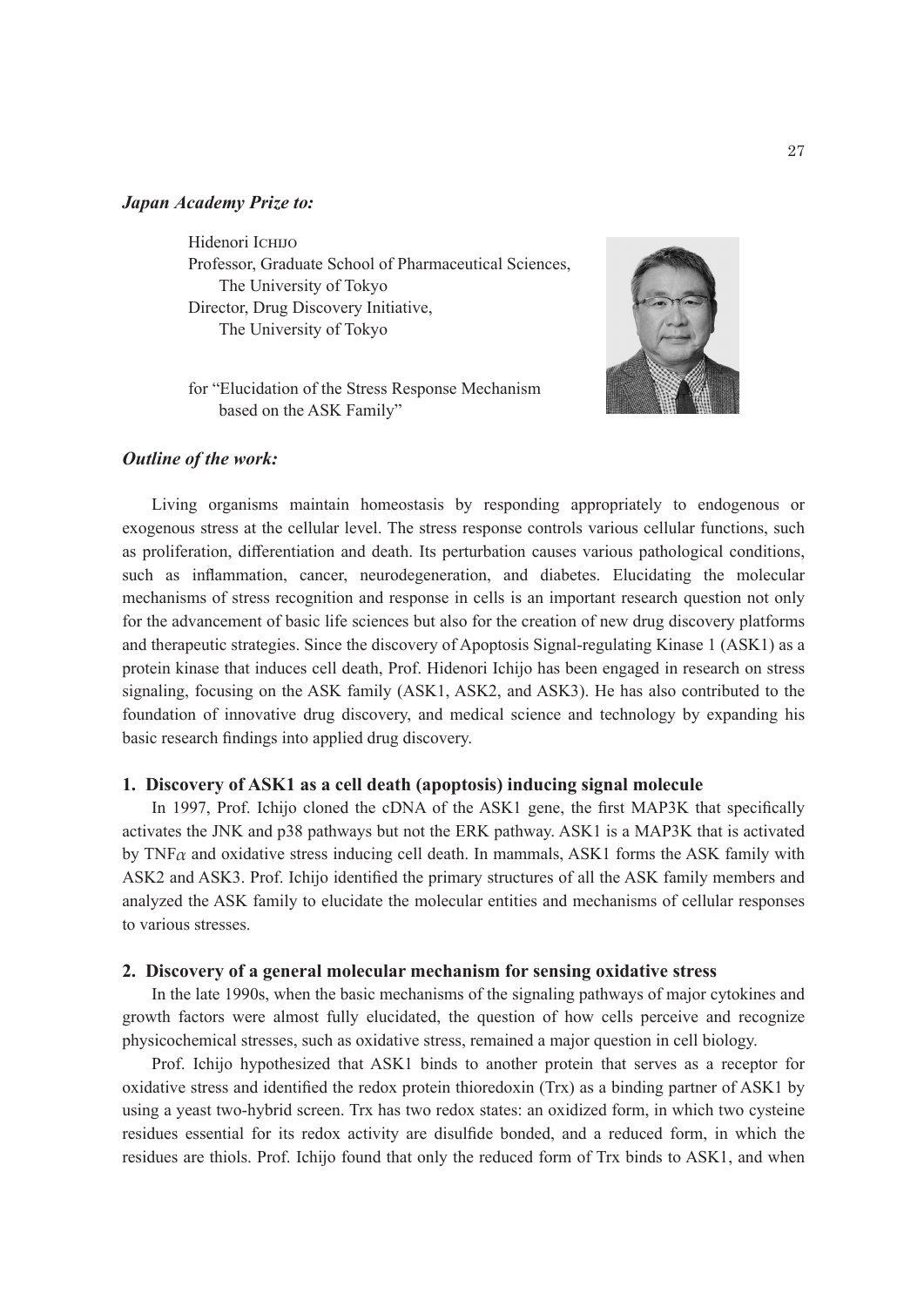Trx is converted to the oxidized form by oxidative stress, such as reactive oxygen species, it dissociates from ASK1. In the steady state, Trx binds to the N-terminal region of ASK1 and inactivates the kinase activity of ASK1. Furthermore, he found that dissociation of Trx reciprocally allows TNF receptor-associated factor (TRAF) family molecules to bind to and activate ASK1.

In other words, the Trx-ASK1 complex is a molecular complex that senses oxidative stress and functions as a molecular switch that converts oxidative stress into protein phosphorylation signals. This finding is the first example where the concept of "signal transduction via regulation of molecular interactions by cysteine oxidation" has been proposed as a general molecular mechanism for sensing and transmitting oxidative stress.

# **3. Elucidation of new stress signals and development of drug discovery research**

Prof. Ichijo has also pioneered the analysis of many key molecules involved in cellular stress responses, including the discovery of ASK3, which enables the osmotic stress response, and endoplasmic reticulum stress response through the interaction of SOD1 and Derlin-1.

In ALS, a neurodegenerative disease in which motor neurons are selectively damaged, Prof. Ichijo has focused on SOD1 gene mutations as a cause of ALS. He found that more than 100 mutant forms of SOD1 share a common higher-order structure that differs from normal SOD1. Furthermore, he found that mutant SOD1 induces endoplasmic reticulum stress by binding to Derlin-1 protein in the endoplasmic reticulum through the common structure. He also found that mutant SOD1 induces endoplasmic reticulum stress-dependent activation of ASK1, which ultimately leads to neurodegeneration. In addition, he explored small-molecule compounds and found that optimized ASK1 inhibitors and SOD1–Derlin-1 binding inhibitors were effective in ameliorating ALS pathology.

As described above, Prof. Ichijo, as one of the world's leading researchers in the field of biochemistry and molecular biology, has contributed to our understanding of the stress response and its application in drug discovery and medicine and has made a significant impact in this field of research. For these achievements, Prof. Ichijo has received the JCA-Mauvernay Award of the Japanese Cancer Association, the Academic Award of the Mochida Memorial Foundation, the Takamine Memorial Daiichi Sankyo Prize, the Uehara Prize, the Medal with Purple Ribbon, and the Takeda Prize for Medical Science.

## **List of Main Publications**

- 1. **Ichijo, H.** Nishida, E., Irie, K., ten Dijke, P., Saitoh, M., Moriguchi, T., Takagi, M., Matsumoto, K., Miyazono, K. and Gotoh, Y. Induction of apoptosis by ASK1, a mammalian MAPKKK that activates SAPK/JNK and p38 signaling pathways. *Science*, 275, 90–94 (1997).
- 2. Chang, HY., Nishitoh, H., Yang, X., **Ichijo, H.** and Baltimore, D. Activation of apoptosis signalregulating kinase 1 (ASK1) by the adapter protein Daxx. *Science*, 281, 1860–1863 (1998).
- 3. Saitoh, M., Nishitoh, H., Fujii, M., Takeda, K., Tobiume, K., Sawada, Y., Kawabata, M., Miyazono K. and **Ichijo, H.** Mammalian thioredoxin is a direct inhibitor of apoptosis signalregulating kinase (ASK) 1. *EMBO J.*, 17, 2596–2606 (1998).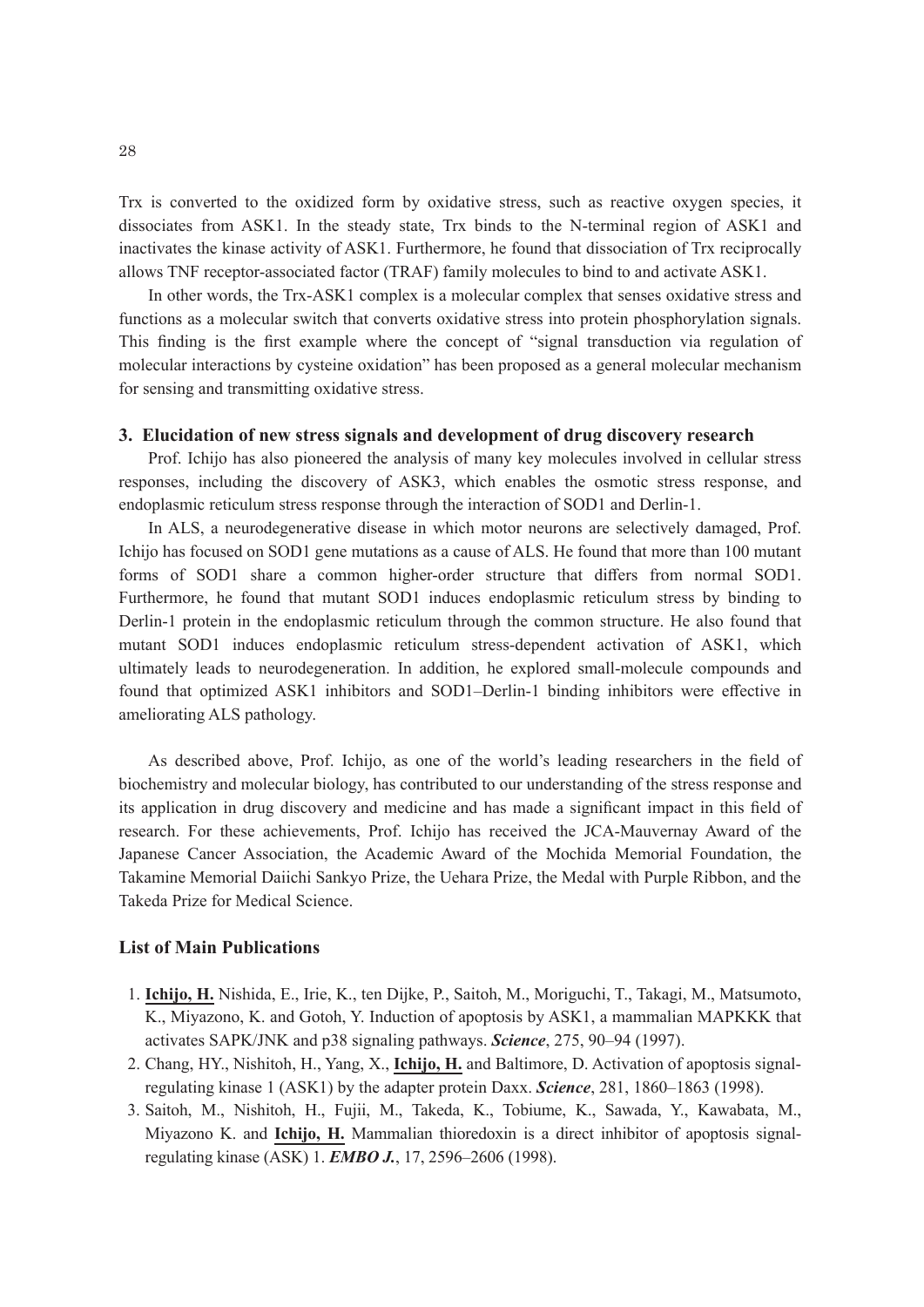- 4. Nishitoh, H., Saitoh, M., Mochida, Y., Takeda, K., Nakano, H., Rothe, M., Miyazono, K. and **Ichijo, H.** ASK1 is essential for JNK/SAPK activation by TRAF2. *Mol. Cell*, 2, 389–395 (1998).
- 5. Tobiume, K., Matsuzawa, A., Takahashi, T., Nishitoh, H., Morita, K., Takeda, K., Minowa, O., Miyazono, K., Noda, T. and **Ichijo, H.** ASK1 is required for sustained activations of JNK/p38 MAP kinases and apoptosis. *EMBO Rep.*, 2, 222–228 (2001).
- 6. Geleziunas, R., Xu, W., Takeda, K., **Ichijo, H.** and Greene W.C. HIV-1 Nef inhibits ASK1 dependent death signaling providing a potential mechanism for protecting the infected host cell. *Nature*, 410, 834–838 (2001).
- 7. Morita, K., Saitoh, M., Tobiume, K., Matsuura, H., Enomoto, S., Nishitoh, H. and **Ichijo, H.**  Negative feedback regulation of ASK1 by protein phophatase 5 (PP5) in response to oxidative stress. *EMBO J.*, 20, 6028–6036 (2001).
- 8. Nishitoh, H., Matsuzawa, A., Tobiume, K., Saegusa, K., Takeda, K., Inoue, K., Hori, S., Kakizuka, A. and **Ichijo, H.** ASK1 is essential for endoplasmic reticulum stress-induced neuronal cell death triggered by expanded polyglutamine repeats. *Genes Dev.*, 16, 1345–1355 (2002).
- 9. Takeda, K., Matsuzawa, A., Nishitoh, H., Tobiume, K., Kishida, S., Ninomiya,T., Tsuji, J., Matsumoto, K. and **Ichijo, H.** Involvement of ASK1 in  $Ca^{2+}$ -induced p38 MAP kinase activation. *EMBO Rep.*, 5, 161–166 (2004).
- 10. Matsuzawa, A., Saegusa, K., Noguchi, T., Sadamitsu, C., Nishitoh, H., Nagai, S., Koyasu, S., Matsumoto, K., Takeda, K. and **Ichijo, H.** ROS-dependent activation of TRAF6-ASK1-p38 pathway is selectively required for TLR-4 mediated innate immunity. *Nat. Immunol.*, 6, 587–592 (2005).
- 11. Kadowaki, H. Nishitoh, H., Urano, F., Sadamitsu, C., Matsuzawa, A., Takeda, K., Masutani, H., Yodoi, J., Urano, Y., Nagano, T. and **Ichijo, H.** Amyloid beta induces neuronal cell death through ROS-mediated ASK1 activation. *Cell Death Differ.*, 12, 19–24 (2005).
- 12. Osaka, N., Takahashi, T., Murakami, S., Matsuzawa, A., Noguchi, T., Fujiwara, T., Aburatani, H., Moriyama, K., Takeda, K. and **Ichijo, H.** ASK1-dependent recruitment and activation of macrophages induce hair growth in skin wounds. *J. Cell Biol.*, 176, 903–909 (2007).
- 13. Fujino, G., Noguchi, T., Matsuzawa, A., Yamauchi, S., Saitoh, M., Takeda, K. and **Ichijo, H.**  Thioredoxin and TRAF family proteins regulate ROS-dependent activation of ASK1 through reciprocal modulation of the N-terminal homophilic interaction of ASK1. *Mol. Cell. Biol.*, 27, 8152–8163 (2007).
- 14. Nishitoh, H., Kadowaki, H., Nagai, A., Maruyama, T., Yokota, T., Fukutomi, H., Noguchi, T., Matsuzawa, A., Takeda, K. and **Ichijo, H.** ALS-linked mutant SOD1 induces ER stress- and ASK1-dependent motor neuron death by targeting Derlin-1. *Genes Dev.*, 22, 1451–1464 (2008).
- 15. Iriyama, T., Takeda, K., Nakamura, H., Morimoto, Y., Kuroiwa, T., Mizukami, J., Umeda, T., Noguchi, T., Naguro, I., Nishitoh, H., Saegusa, K., Tobiume, K., Homma, T., Shimada, Y., Tsuda, H., Aiko, S., Imoto, I., Inazawa, J., Chida, K., Kamei, Y., Kozuma, S., Taketani, Y., Matsuzawa, A. and **Ichijo, H.** ASK1 and ASK2 differentially regulate the counteracting roles of apoptosis and inflammation in tumorigenesis. *EMBO J.*, 28, 843–853 (2009).
- 16. Takeda, K., Komuro, Y., Hayakawa, T., Oguchi, H., Ishida, Y., Murakami, S., Noguchi, T., Kinoshita, H., Sekine, Y., Iemura, S., Natsume, T. and **Ichijo, H.** Mitochondrial Phosphoglycerate mutase 5 uses alternate catalytic activity as a protein serine/threonine phosphatase to activate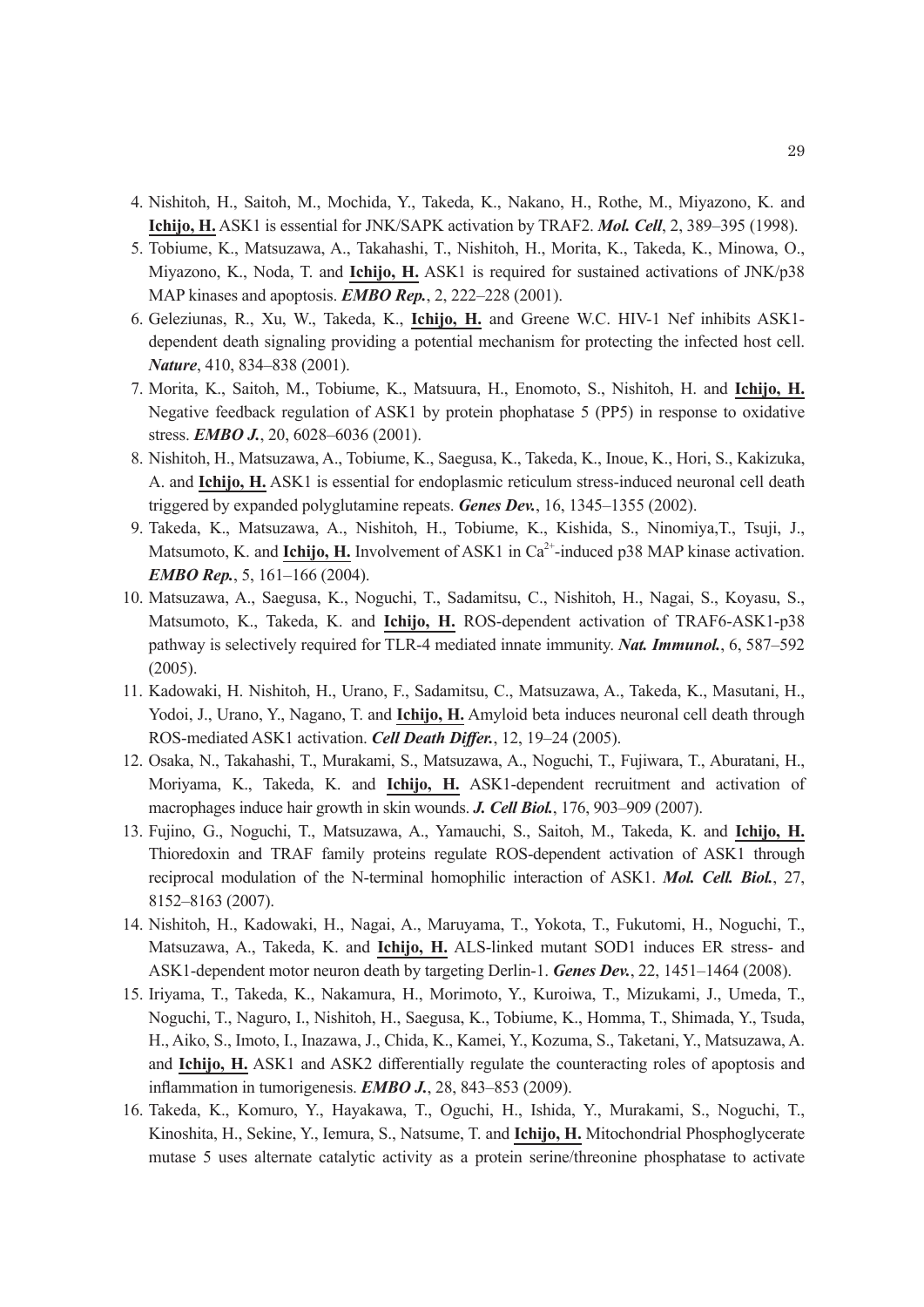ASK1. *Proc. Natl. Acad. Sci. USA*, 106, 12301–12305 (2009).

- 17. Nagai, H., Noguchi, T., Homma, K., Katagiri, K., Takeda, K., Matsuzawa, A. and **Ichijo, H.** Ubiquitin-like sequence in ASK1 plays critical roles in the recognition and stabilization by USP9X and oxidative stress-induced cell death. *Mol. Cell*, 36, 805–818 (2009).
- 18. Maruyama, T., Kadowaki, H., Okamoto, N., Nagai, A., Naguro, I., Matsuzawa, A., Shibuya, H., Tanaka, K., Murata, S., Takeda, K., Nishitoh, H. and **Ichijo, H.** CHIP-dependent termination of MEKK2 regulates temporal ERK activation required for proper hyperosmotic response. *EMBO J.*, 29, 2501–2514 (2010).
- 19. Sekine, Y., Takagahara, S., Hatanaka, R., Watanabe, T., Oguchi, H., Noguchi, T., Naguro, I., Kobayashi, K., Tsunoda, M., Funatsu, T., Nomura, H., Toyoda, T., Matsuki, N., Kuranaga, E., Miura, M., Takeda, K. and **Ichijo, H.** p38 MAP kinase regulates the expression of genes in the dopamine synthesis pathway through phosphorylation of NR4A nuclear receptors. *J. Cell Sci.*, 124, 3006–3016 (2011).
- 20. Fujisawa, T., Homma, K., Yamaguchi, N., Kadowaki, H., Tsuburaya, N., Naguro, I., Matsuzawa, A., Takeda, K., Takahashi, Y., Goto, J., Tsuji, S., Nishitoh, H. and **Ichijo, H.** A novel monoclonal antibody reveals a conformational alteration shared by amyotrophic lateral sclerosis-linked SOD1 mutants. *Ann. Neurol.*, 72, 739–749 (2012).
- 21. Sekine, Y., Hatanaka, R., Watanabe, T., Sono, N., Iemura, S., Natsume, T., Kuranaga, E., Miura, M., Takeda, K. and **Ichijo, H.** The kelch repeat protein KLHDC10 regulates oxidative stress-induced ASK1 activation by suppressing PP5. *Mol. Cell*, 48, 692–704 (2012).
- 22. Naguro, I., Umeda, T., Kobayashi, Y., Maruyama, J., Hattori, K., Shimizu, Y., Kataoka, K., Kim-Mitsuyama, S., Uchida, S., Vandewalle, A., Noguchi, T., Nishitoh, H., Matsuzawa, A., Takeda, K. and **Ichijo, H.** ASK3 responds to osmotic stress and regulates blood pressure by suppressing WNK1-SPAK/OSR1 signaling in the kidney. *Nat. Commun.*, 3, 1285 (2012).
- 23. Homma, K., Fujisawa, T., Tsuburaya, N., Yamaguchi, N., Kadowaki, H., Takeda, K., Nishitoh, H., Matsuzawa, A., Naguro, I. and **Ichijo, H.** SOD1 as a molecular switch for initiating the homeostatic ER stress response under zinc deficiency. *Mol. Cell*, 52, 75–86 (2013).
- 24. Maruyama, T., Araki, T., Kawarazaki, Y., Naguro, I., Heynen, S., Aza-Blanc, P., Ronai, Z., Matsuzawa, A. and **Ichijo, H.** Roquin-2 promotes ubiquitin-mediated degradation of ASK1 to regulate stress responses. *Sci. Signal.*, 7, ra8 (2014).
- 25. Mosallanejad, K., Sekine, Y., Ishikura-Kinoshita, S., Kumagai, K., Nagano, T., Matsuzawa, A.,Takeda, K., Naguro, I. and **Ichijo, H.** The DEAH-Box RNA helicase DHX15 activates NF-*κ*B and MAPK signaling downstream of MAVS during antiviral responses. *Sci. Signal.*, 7, ra40 (2014).
- 26. Fujisawa, T., Takahashi, M., Tsukamoto, Y., Yamaguchi, N., Nakoji, M., Endo, M., Kodaira, H., Hayashi, Y., Nishitoh, H., Naguro, I., Homma, K. and **Ichijo, H.** The ASK1-specific inhibitors K811 and K812 prolong survival in a mouse model of amyotrophic lateral sclerosis. *Hum. Mol. Genet.*, 25, 245–253 (2016).
- 27. Hattori, K., Naguro, I., Okabe, K., Funatsu, T., Furutani, S., Takeda, K. and **Ichijo, H.** ASK1 signaling regulates brown and beige adipocyte function. *Nat. Commun.*, 7, 11158 (2016).
- 28. Kamiyama, M., Shirai, T., Tamura, S., Suzuki-Inoue, K., Ehata, S., Takahashi, K., Miyazono, K., Hayakawa, Y., Sato, T., Takeda, K., Naguro, I. and **Ichijo, H.** ASK1 facilitates tumor metastasis